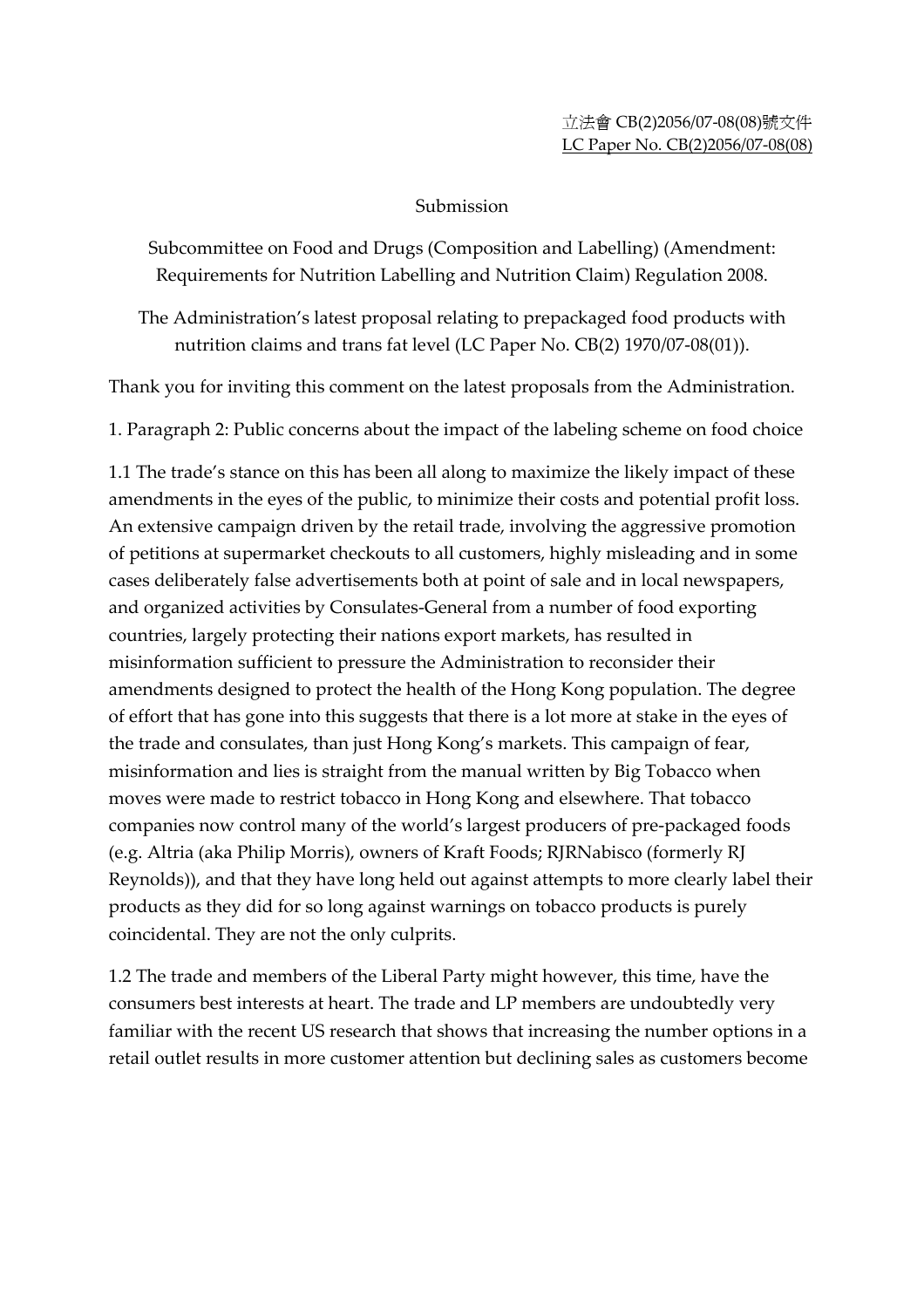too confused to complete a purchase decision. Neither the retailer nor the customer benefits from too much "choice".

## 2. Paragraph 3.

2.1 Nutrition labeling should help consumers make better-informed food choices. The Administration proposal to exempt items with sales volume below 30,000 units per year that carry nutrition claims is therefore wholly unacceptable for two reasons. First, most products that carry health or nutrition claims are likely to fall into the small-volume category. These products carry premium pricing which is dependent to a large extent on their nutritional or health claims: a regular line of a famous branded British breakfast cereal (price HK\$33) bought in a local supermarket has less fat, 20% less sodium, less protein and the same amount of carbohydrate and fibre as the organic line of the same product – which also carries more prominent health claims – and retails for HK\$66; An attractively packaged brand of "high calcium organic" soy milk from Australia cost 45% more than an ordinary variety (which makes no health or nutrient claims) announces on the front "dietary fibre for overall wellbeing" (this is a *liquid*, remember), "omega-3 for a healthy heart". The nutrient information is, however, mostly obscured by a local Hong Kong label detailing the best before date, country of origin and local distributor. Removing this label reveals that this soya milk that is so good for your heart, that one serving *contains 225mg of sodium - 16% of the daily sodium intake*. This product, despite its claim, is definitely not good for your heart, despite having added omega-3, and contains almost no fibre. Two points deserve mention: 1. The product is unlikely to improve heart health, but unless you are very familiar with cardiovascular epidemiology, there is a good chance you will not know this; 2. Significant nutritional information from the country of origin is partly obscured by local labeling, adhered by the imported presumably. The second reason the amendments should not allow smallvolume exmption is that Mrs. Chan from Sham Shui Po or a secondary student who is beginning to make healthier decisions about their diet will be mislead by the failure of the product to be properly labeled. Many shoppers probably do not have a degree from an Ivy League university like many ex-patriate mothers living on the Peak who are concerned about their food, but surely deserves the right to protection, even at the cost of some food items preferred by ex-pats for their picnic hampers having to be replaced by more honest ones. The net benefit to the community of the original amendments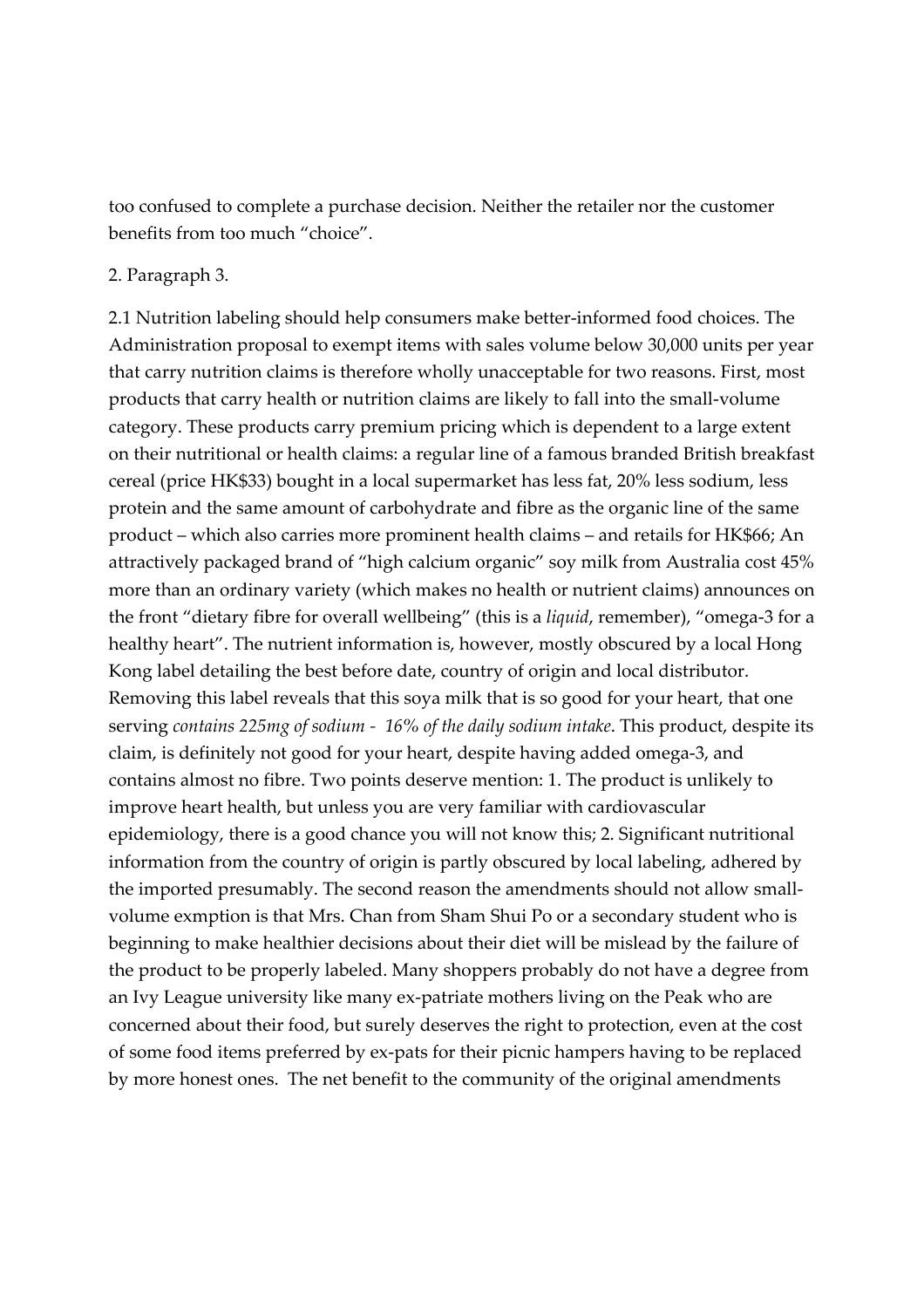will be positive and in six months be accepted by all but a very small minority, as always happens with all Hong Kong's public health legislation, despite the predictable voiciferous objections from vested interests.

2.2 The Administration now recommends the application to all small-volume items of a label announcing the product does not comply with Hong Kong law. I urge lawmakers to check the labeling on a variety of product lines in Hong Kong supermarkets. You will see that they all already carry locally applied labels specifying contents that have been applied, apparently deliberately, with the intent to obscure nutritional information on the packaging from the exporting country. The Administration's proposal will provide importers with yet more means to obscure even more information for the shopper. The administration should therefore include in its amendments a regulation prohibiting importers from obscuring existing product nutrient content information by any means.

2.3 The only acceptable condition in which an exemption label may be used is as follows: that the Subcommittee *requires that the exemption warning label proposed by the administration be on the FRONT of the product*, and no other location, and be of a minimum 12 point font size (for many older people, 10 point font size is very difficult to resolve). Simply specifying that the label must be "prominently displayed" is inadequate, open to argument and will result in the label being applied either underneath where it is not seen, or over the existing nutritional label, making matters worse. It should be specified that any labels attached to the product by the importer for any reason must be placed in such a way that no nutritional information (excepting nutrient or health *claims*) is obscured.

## 3. Paragraph 4:

3.1 If the exemption label is to be displayed on the front of the product, then such a label may be acceptable *as a temporary expedient* but should be reviewed annually as nutritional labeling laws are changing everywhere towards greater transparency.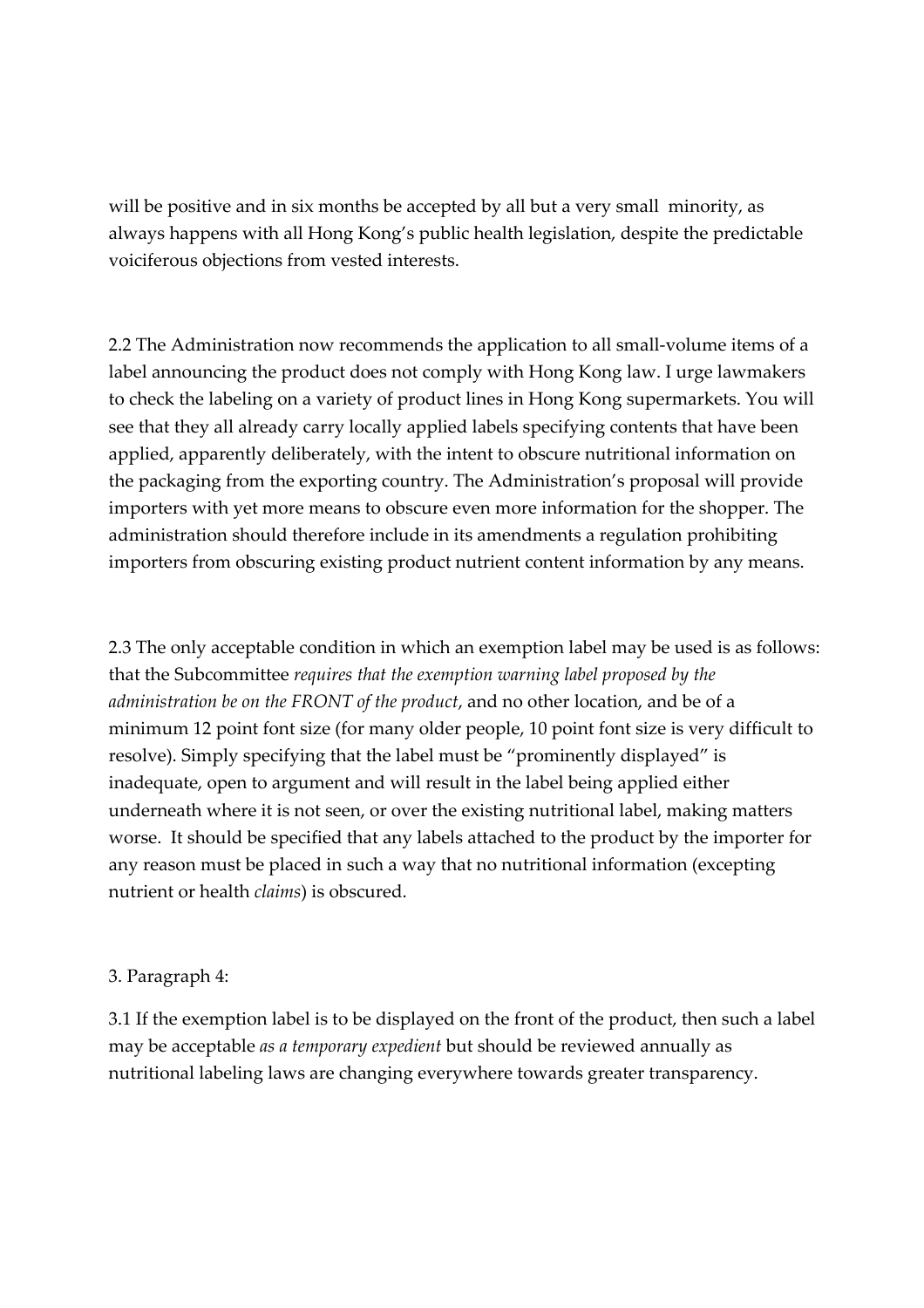3.2 Label wording: the label should bear the words "Nutrition labeling exempted *due to small sales volume*. Nutritional label, nutrition claims *and health claims* for this product may not comply with Hong Kong laws *and may be misleading."* 

3.3 The additional specification of why the product is exempt "due to small sales volume" provides information to shoppers that this is not exempt for other reasons that the trade may represent as positive (such as being "more healthy") by point of sale or other advertising, for example.

3.4 The additional specification "and health claims" provides additional information to shoppers who may consider that nutrition claims (e.g. from our soya milk drink "Dietary fibre") are unrelated to health claims (e.g. "for overall wellbeing").

3.5 The additional specification of "and may be misleading" indicates that the shopper needs to exercise caution when considering this product.

The same information should be included in Chinese characters.

4. Paragraph 5

4.1 The inclusion of additional wording would require the label size to be a minimum of 8cm x 4cm. Anything smaller would be unacceptable as font size would be too small for senior citizens to read without the aid of reading glasses, which they might not take with them when shopping.

5. Paragraph 6

No comment

6. Paragraph 7

6.1 Review exemption labels after one year. This is a de facto extension of the grace period to three years as requested by the trade and so the Administration's proposal should be entirely acceptable to them.

7. Summary